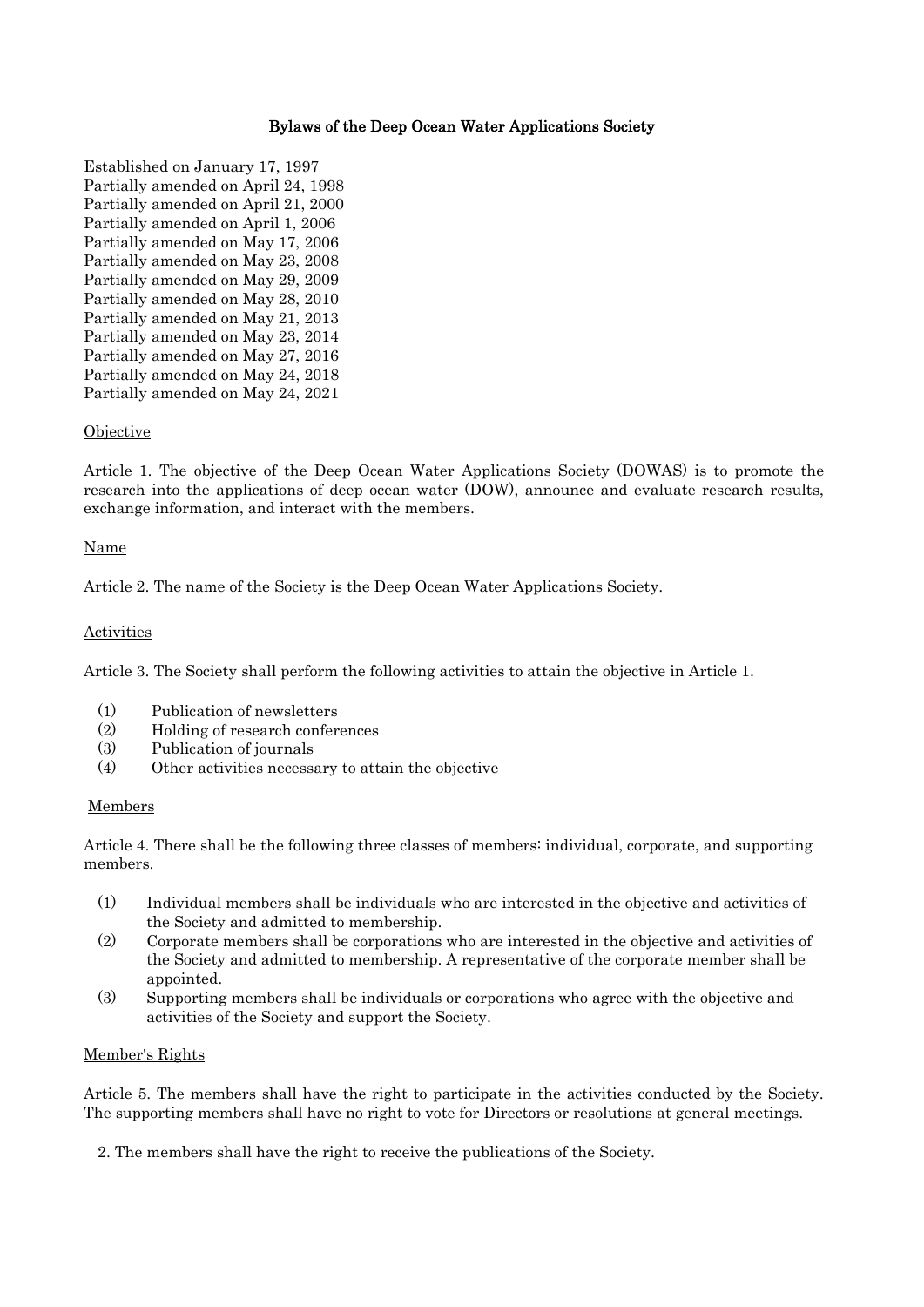# Membership

Article 6. Those who seek for membership in the Society shall submit an application for membership to the President for approval of the Board of Directors.

# Withdrawal of Membership

Article 7. The member who wishes to withdraw his/her membership from the Society shall submit a withdrawal notice.

2. The membership shall be withdrawn by the Board of Directors for failure to pay dues for more than two years.

# Dues

Article 8. The members shall pay the following dues.

- (1) The individual members shall pay an annual due of  $\yen 5,000$ .
- (2) The corporate members shall pay an annual due of ¥50,000.
- (3) The supporting members shall pay an annual due of at least ¥50,000 in increments of ¥50,000.

2. The membership fee shall be paid within the fiscal year.

3. If payment of the membership fee within the period is hindered due to unavoidable circumstances, and if the secretariat is promptly contacted and the board of directors approve, a grace period for payment may be extended until resolved. During the grace period, the application of Article 7.2 will be excluded.

## Members of the Board of Directors

Article 9. The following members of the Board of Directors shall be assigned.

- (1) President: One
- (2) Vice-presidents: One or more
- (3) Auditor: One
- (4) Directors: Not less than ten or more than fifteen

Election of the Members of the Board of Directors

Article 10. The election of the members of the Board of Directors shall be as follows.

- (1) Not less than ten or more than fifteen Directors shall be elected among the individual and corporate members.
- (2) Directors shall be elected by a secret ballot with multiple entries. Each corporate member shall be entitled to have the number of votes equal to one vote of each individual member.
- (3) President shall be elected by mutual vote among the Directors.
- (4) Vice-president shall be nominated by the President among the Directors.
- (5) Auditor shall be elected by mutual vote among the Directors.
- (6) If it becomes difficult for a Director to perform his/her duty, the Director may be changed after approval at the general meeting based on the nomination of the Board of Directors.

### Term of Office of the Board of Directors Members

Article 11. The members of the Board of Directors shall serve for two years and may be re-elected.

Duties of the Members of the Board of Directors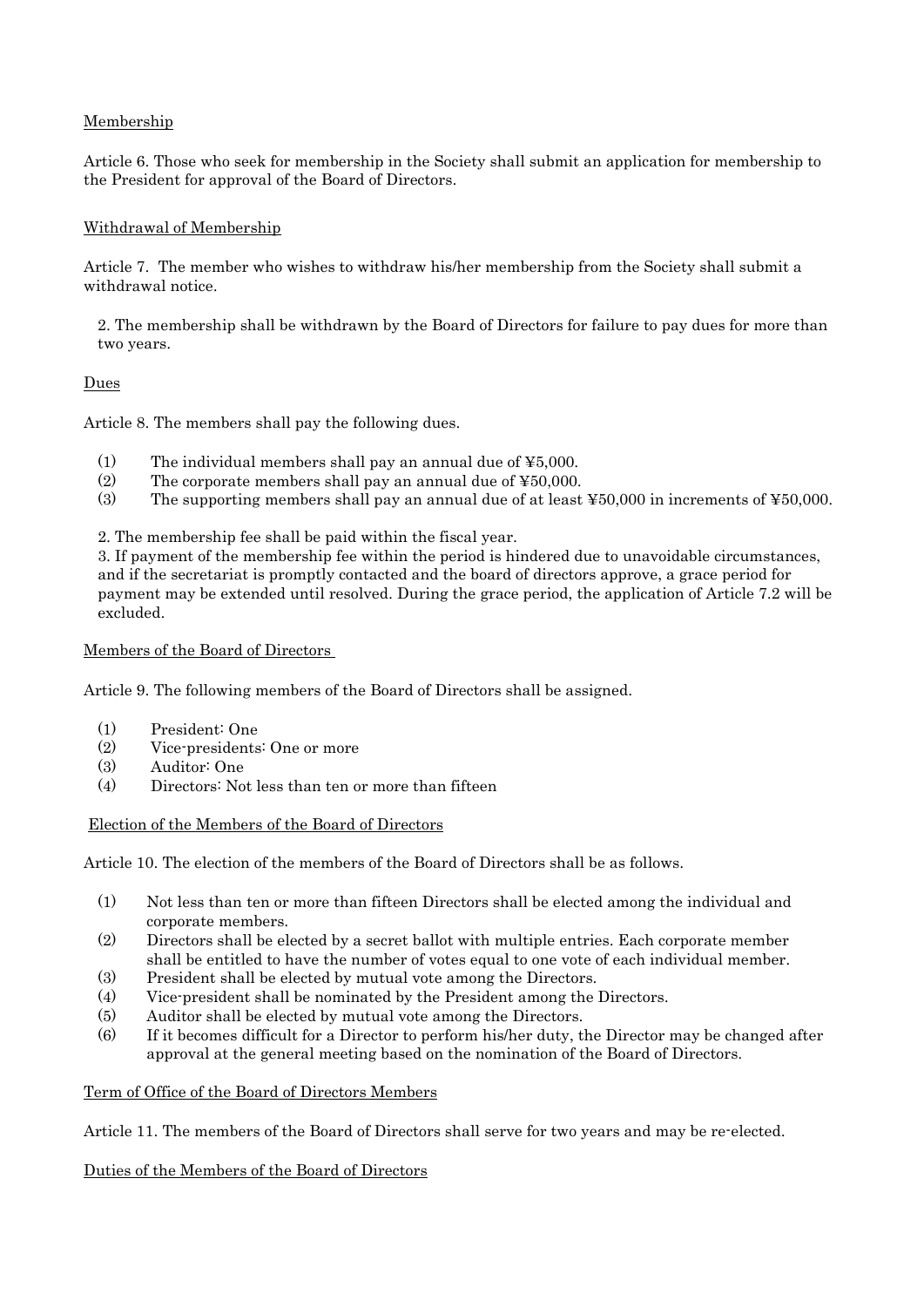Article 12. The members of the Board of Directors shall perform the following duties.

- (1) The President shall oversee the activities of the Society and shall be its main representative.
- (2) The Vice-president shall assist the President and act on behalf of the President during his/her absence.
- (3) The Auditor shall audit and report on the financial condition of the Society at general meetings.
- (4) The Directors shall constitute the Board of Directors, discuss the operation of the Society and adopt a resolution.

# Secretariat

Article 13. The Secretariat shall be established in the Society.

# General Meetings

Article 14. General meetings shall be regular and extraordinary general meetings, and have quorum with the presence of not less than one-fifth the number of individual and corporate members (including presence by proxy.) The attendances of corporate members shall be counted on the basis that one corporate member is equal to one individual member.

2. Regular general meetings shall be convened annually by the President.

3. Extraordinary general meetings shall be convened by the President if so demanded by not less than one-third the number of individual and corporate members or admitted to be necessary by the President. In this case, the number of corporate members is counted on the basis that one corporate member is equal to one individual member.

4. The following matters shall be approved at the regular general meetings.

- (1) The business report and the settlement of balance of the previous fiscal year
- (2) The business report and the draft budget of the current fiscal year
- (3) Others admitted to be necessary by the Board of Directors

5. Decision making at general meetings shall be as follows.

- (1) Proceedings at general meetings shall be resolved by the majority of the membership present at the general meeting. In the event of a tie vote, the President shall cast the deciding vote.
- (2) The voting right vests in individual and corporate members.
- (3) The number of votes for the resolution of proceedings shall be counted on the basis that one corporate member is equal to one individual member.

# Board of Directors

Article 15. The Board of Directors shall have quorum with the presence of majority of the Directors.

- 2. The Board of Directors shall discuss the operation of the Society and adopt a resolution.
- 3. The Board of Directors shall be composed of the President, Vice-president, Auditor and Directors.
- 4. The Board of Directors shall be convened and chaired by the President.

### Fiscal Years

Article 16. The fiscal year for the Society shall begin on April 1 and end on March 31 of the following year.

### Accounting

Article 17. The asset of the Society shall consist of the following.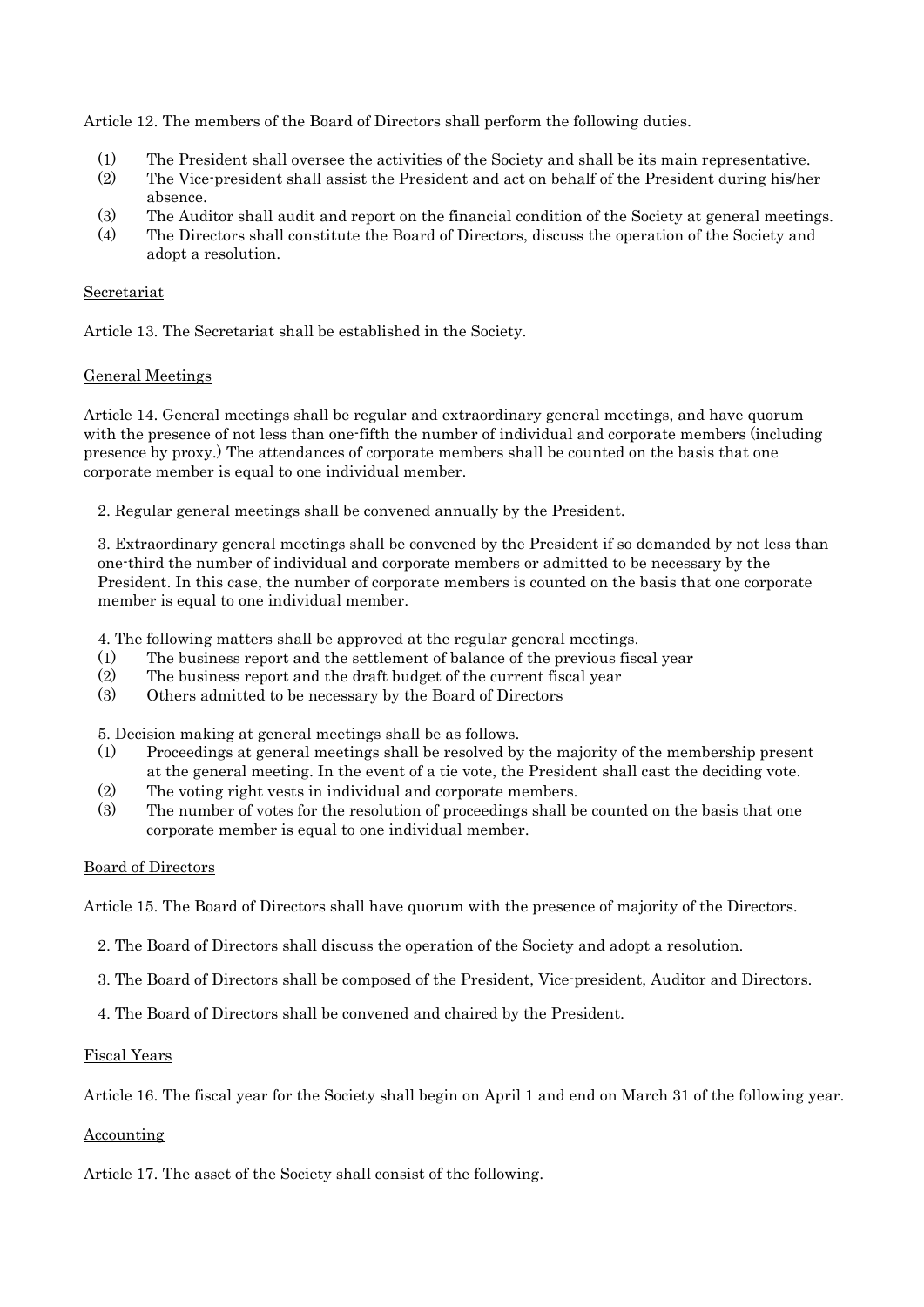- (1) Dues
- (2) Contributions
- (3) Other incomes

2. The budget of the Society shall be prepared by the President after the end of each fiscal year, submitted to the Board of Directors and approved at the general meeting.

3. The settlement of balance of the Society shall be prepared by the President without delay after the end of each fiscal year, with the opinion of the Auditor attached, and approved at the general meeting.

# Amendment to the Bylaws

Article 18. Any amendment to the bylaws of the Society shall be proposed to the Board of Directors and approved by an affirmative vote of the majority of the membership present at the general meeting (including presence by proxy.)

# Supplementary Provisions

1.The date of establishment of the Society shall be January 17, 1997.

2. The authority of the Board of Directors of the Society at the time of establishment shall be delegated to the founders of the Society, regardless of the provisions of Article 10. The term of office of the founders shall be from the date of establishment to the date of the first regular general meeting.

3. The activities and budget plans of the Society of the first fiscal year after the establishment shall be decided at the inaugural meeting, regardless of the provisions of Article 14.

4. The first fiscal year of the Society after the establishment shall be from the date of establishment to March 31, 1998, regardless of the provisions of Article 16.

5. The Secretariat of the Society is located at Kochi University, 200 Otsu Monobe, Nankoku City, Kochi Prefecture. This provision was abolished at the 2010 General Meeting.

6. The Secretariat of the Society is located at Osaka Prefectural University, 1-1 Gakuencho, Naka-ku, Sakai City, Osaka Prefecture from 2010. This provision was abolished at the 2014 General Meeting.

7. The Secretariat of the Society is located at Tokyo University of Marine Science and Technology, 4-5- 7 Konan, Minato-ku, Tokyo from 2014. This provision was abolished at the 20116 General Meeting.

8. The Secretariat of the Society is located at Saga University, 1 Honjomachi, Saga City, Saga Prefecture from 2016.